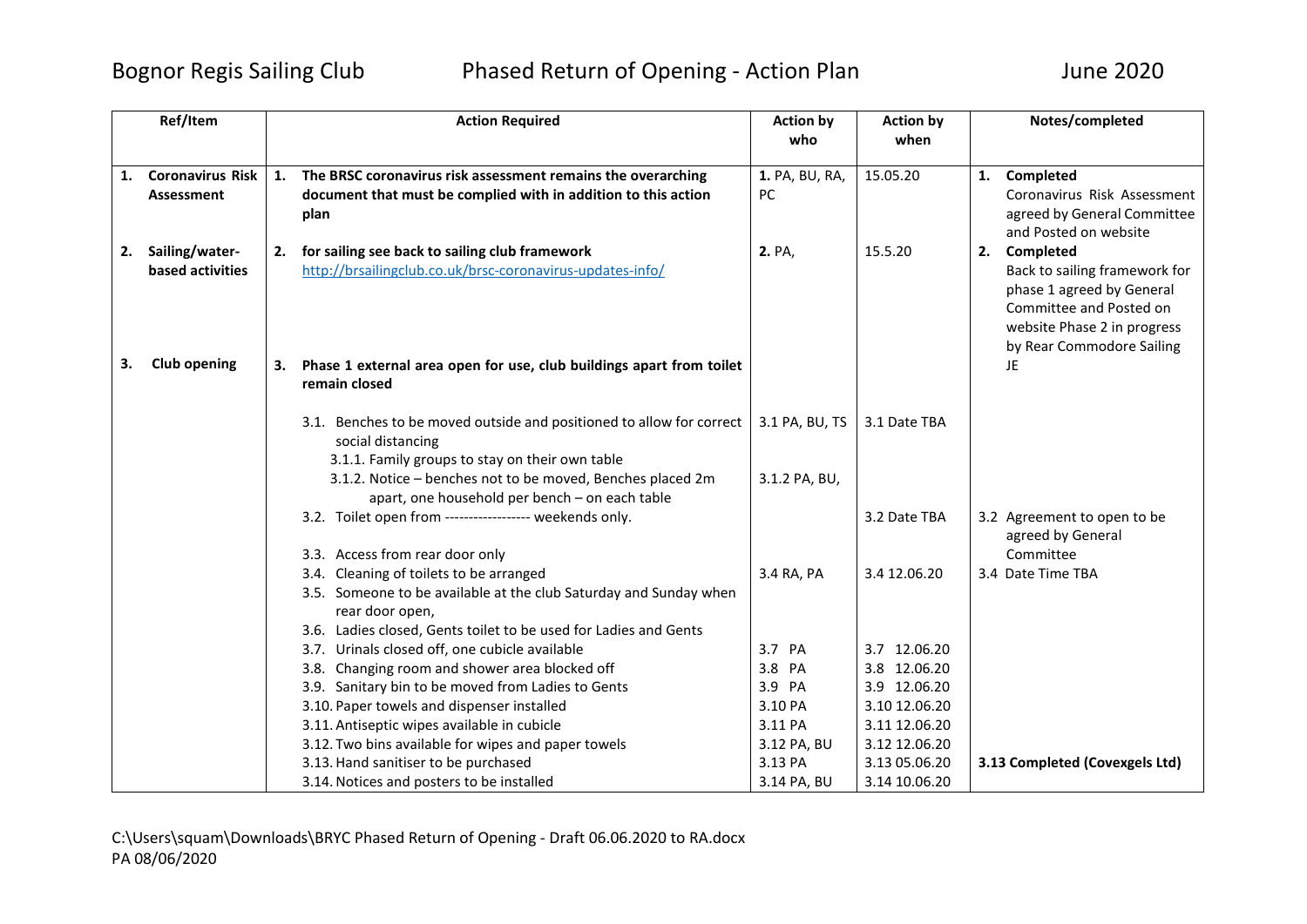|                                       | 3.14.1. Notice on inner glass door to show occupied or vacant<br>3.14.2. Notice no dogs - children to be supervised<br>3.14.3. Please use antiseptic wipes to clean surfaces you have<br>touched after use<br>3.14.4. Social distancing<br>3.14.5. Hand washing<br>3.14.6. If unwell follow government guidelines, inform club<br>process TBA<br>3.14.7. Wipes not to be flushed                                                                                                                                                                                                                                                                                                                                                                                                                                                                                                                                                                                                                                                                         |                                          |                                                                  |                                                                                                                                                  |
|---------------------------------------|----------------------------------------------------------------------------------------------------------------------------------------------------------------------------------------------------------------------------------------------------------------------------------------------------------------------------------------------------------------------------------------------------------------------------------------------------------------------------------------------------------------------------------------------------------------------------------------------------------------------------------------------------------------------------------------------------------------------------------------------------------------------------------------------------------------------------------------------------------------------------------------------------------------------------------------------------------------------------------------------------------------------------------------------------------|------------------------------------------|------------------------------------------------------------------|--------------------------------------------------------------------------------------------------------------------------------------------------|
| <b>Club buildings</b><br>4.<br>opened | 4. Phase 2 - Club buildings opened                                                                                                                                                                                                                                                                                                                                                                                                                                                                                                                                                                                                                                                                                                                                                                                                                                                                                                                                                                                                                       |                                          | 30.06.20                                                         | In preparation for possible date<br>of opening in July                                                                                           |
|                                       | 4.1. Opening times restricted to weekends<br>4.2. Members only<br>4.3. Dogs to be kept on short lead at all times<br>4.4. One-way system to be implemented<br>4.4.1. In through the main entrance, out through the patio doors<br>4.4.2. Main floor area to kept clear for social distancing<br>4.4.3. No exit from bar area through rear fire-door - entry to<br>toilets only<br>4.4.4. Signage - entry and exit on doors<br>4.5. In order to maintain social distancing all entrances and exits to<br>be kept clear<br>4.6. Cleaning schedule to be agreed and organised<br>4.6.1. new cleaners to be appointed<br>4.6.2. Saturday / Sunday Mornings required subject to bar<br>opening times being agreed<br>4.7. Ladies and Gents toilets in operation<br>4.7.1. New sinks to be installed in Ladies<br>4.7.2. Gents urinals still closed off to allow for social distancing<br>additional Cubicle in Gents opened changing room and<br>showers not in use<br>4.7.3. Ladies cubicles - centre cubicle to be closed to allow for<br>social distancing | 4.4 PA<br>4.6 RA<br>4.7.1 PC<br>4.7.3 PA | 4.4 30.06.20<br>4.6 30.06.20<br>4.7.1.30.06.20<br>4.7.3 30.06.20 | 4.1. Sat and Sun 2pm - 8pm<br>4.6.1 PA CA To meet with cleaning<br>company at the club prior to<br>appointment<br>4.7 Notices in Ladies as 3.14. |

C:\Users\squam\Downloads\BRYC Phased Return of Opening - Draft 06.06.2020 to RA.docx PA 08/06/2020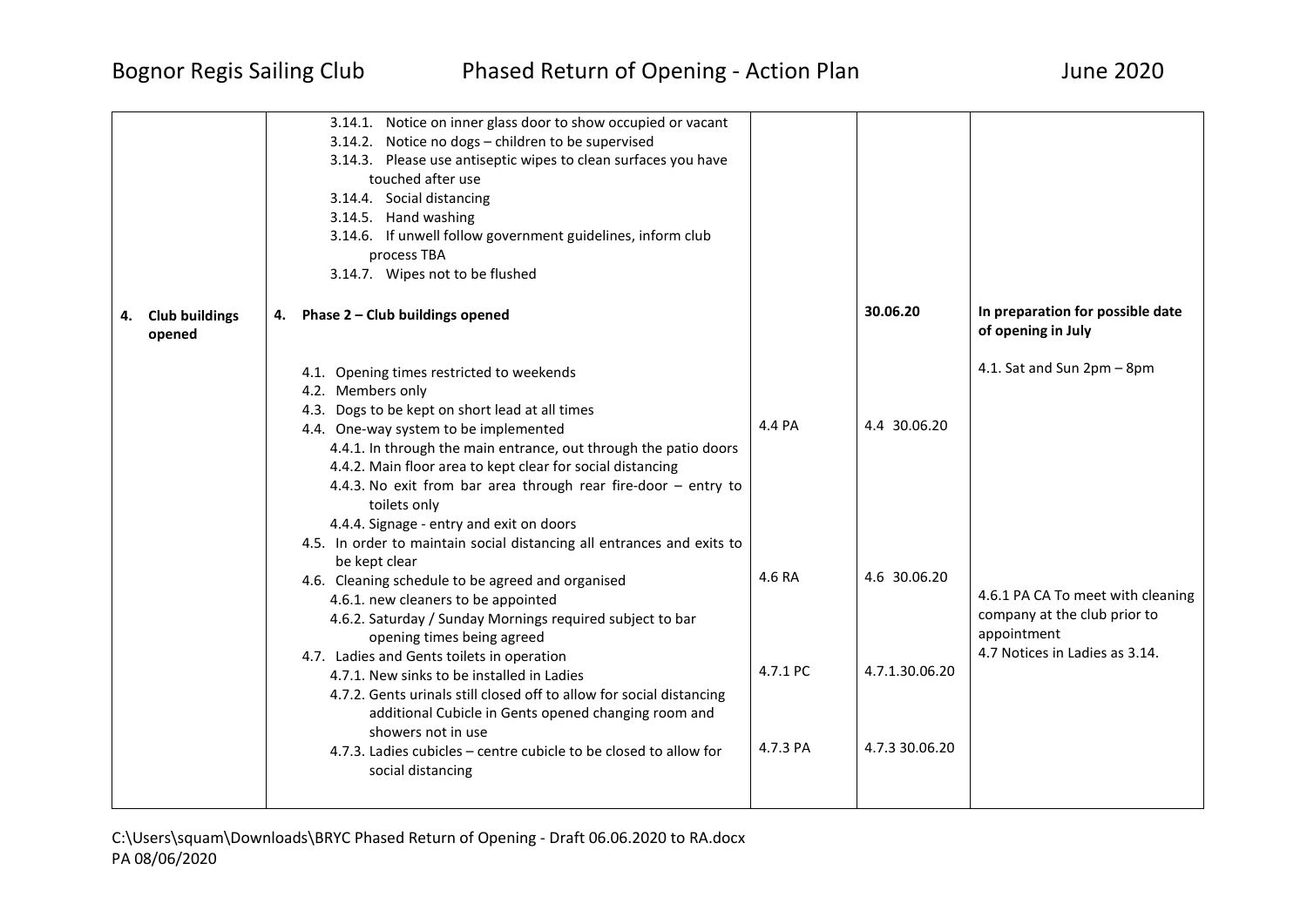|                            | 4.8. Hand sanitiser to be positioned at the following locations                                                                                               | <b>4.8 PA BU</b> | 4.7 30.06.20   |                                                            |
|----------------------------|---------------------------------------------------------------------------------------------------------------------------------------------------------------|------------------|----------------|------------------------------------------------------------|
|                            | 4.8.1. At exit by patio doors - pool table moved slightly to                                                                                                  |                  |                |                                                            |
|                            | accommodate                                                                                                                                                   |                  |                |                                                            |
|                            | 4.8.2. Front door - on shelf by kitchen                                                                                                                       |                  |                |                                                            |
|                            | 4.8.3. Corridor wall by back door                                                                                                                             |                  |                |                                                            |
|                            | 4.8.4. Staff to have personal bottles for locking up                                                                                                          |                  |                |                                                            |
|                            | 4.9. Pool Table, Dart Board, Lotto Machine not to be used                                                                                                     | 4.9 PA BU        | 4.8 30.06.20   |                                                            |
|                            | 4.9.1. Not in use signs to be placed                                                                                                                          |                  |                |                                                            |
|                            | 4.10. Positions for six tables have been identified which comply with 2<br>metre social distancing                                                            | 4.10 PA BU       | 4.9 30.06.20   |                                                            |
|                            | 4.10.1. two in the lounge area -left and right of the fireplace                                                                                               |                  |                |                                                            |
|                            | 4.10.2. one in front of the stage on the left                                                                                                                 |                  |                |                                                            |
|                            | 4.10.3. one in front of the stage on the right                                                                                                                |                  |                |                                                            |
|                            | 4.10.4. two on the stage                                                                                                                                      |                  |                |                                                            |
|                            | 4.11. Groups to stay on their own table                                                                                                                       |                  |                |                                                            |
|                            | 4.12. Signage on each table as follows                                                                                                                        | 4.12 PA, BU      | 4.10 30.06.20  |                                                            |
|                            | 4.12.1. Occupied                                                                                                                                              |                  |                |                                                            |
|                            | 4.12.2. Flip sign: Red - do not use: to be cleaned. Green -<br>cleaned and available                                                                          |                  |                |                                                            |
|                            | 4.13. Antiseptic wipes to be available on each table                                                                                                          | 4.13 PA BU       | 4.13 30.06.20  |                                                            |
|                            | 4.14. Additional bins to be purchased                                                                                                                         | 4.14 PA BU       | 4.14 30.06.20  |                                                            |
|                            | 4.15. Beer mats not to be used                                                                                                                                |                  |                |                                                            |
| <b>Bar operation</b><br>5. | 5.<br>Phase 2 continued - Bar operation                                                                                                                       |                  |                | NE, SE, RA (PA CA BU to<br>5.<br>support)                  |
|                            | 5.1. Bar opening times restricted to weekends                                                                                                                 |                  |                | 5.1. Sat and Sun 2pm - 8pm x 2 3<br>hour shifts BU Malcolm |
|                            | 5.2. Staff Training on new procedures, processes and expectations<br>to be completed                                                                          | 5.2 RA, PA       | 5.2 30.06.20   |                                                            |
|                            | 5.2.1. Course in L2 food hygiene completed by bar staff<br>5.3. Serving to be from wet bar only                                                               | 5.2.1 PA         | 5.2.1 30.06.20 | 5.2.1 on-line course identified                            |
|                            | 5.3.1. Screen to be installed on wet bar - see link: cost £79.99<br>5.3.2. Payment and drink collection from RH side of screen<br>5.3.3. Payment by card only | 5.3.1 PA         | 5.3.1 30.06.20 | 5.3.1 Screen ordered, awaiting<br>delivery                 |
|                            |                                                                                                                                                               |                  |                |                                                            |